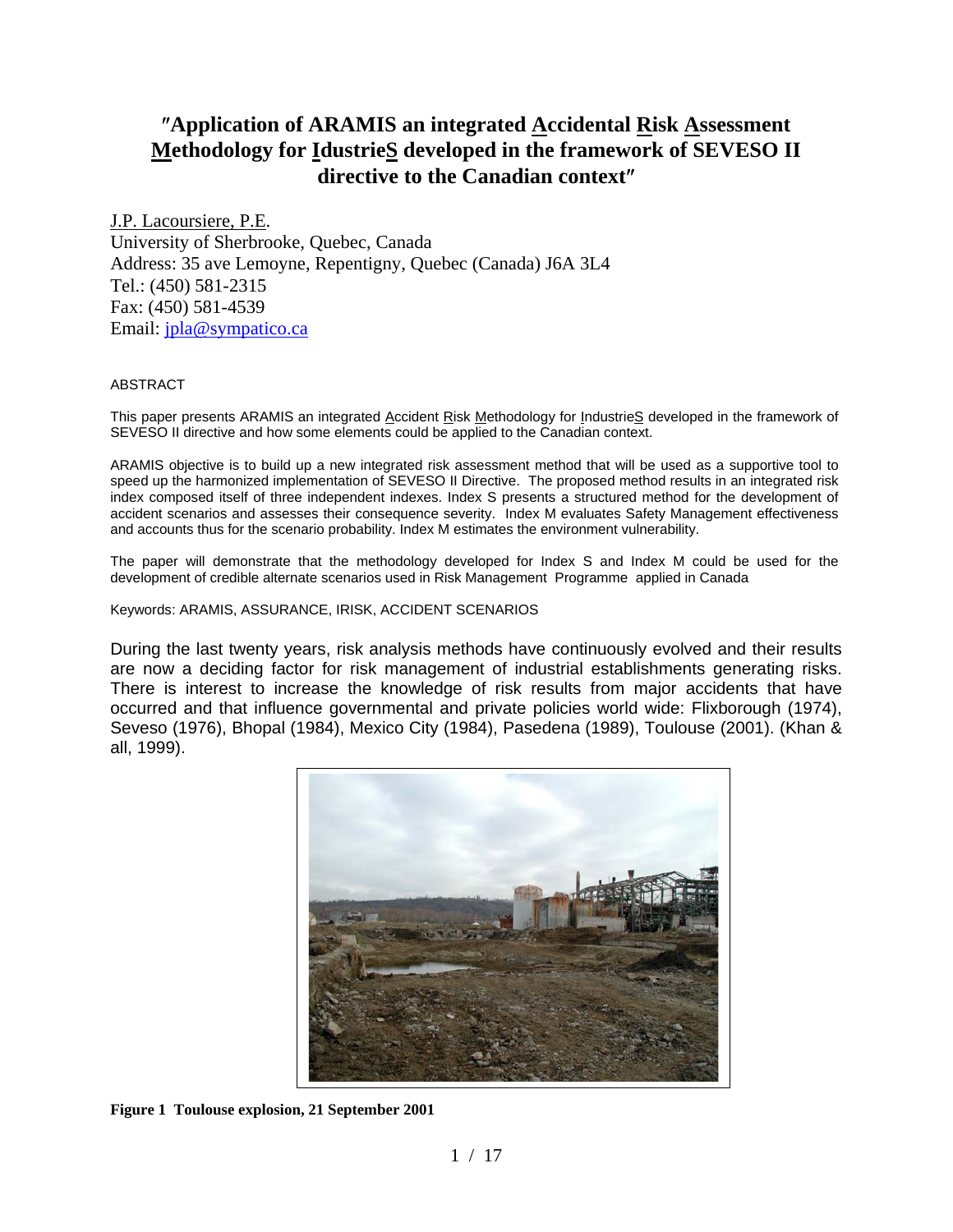In the OECD (Organisation for Economic Cooperation and Development) countries the concerns about safety are usually a matter of technical considerations, i.e. competencies of experts, risk analysis tools used to serve as a base for the decisions to issue permits to operate, land use planning and emergency plans.

Incertitude in risk evaluation remains still high and does not always make decision taking easy. Moreover, various approaches and methods are used by specialists at the national and also at the European levels, this being illustrated by the defenders of probabilistic and deterministic approaches.

Faced with low results from the first Seveso Directive and difficulties in implementating Seveso II and harmonisation of practices in member states, the European Commission has supported for the last ten years, research to reduce technological and natural major risks.

The European Commission has sponsored three projects: ASSURANCE and IRISK under the  $4<sup>th</sup>$  research framework and ARAMIS under the  $5<sup>th</sup>$  framework. ARAMIS started in January 2002 and uses the results and conclusions from ASSURANCE and IRISK as a starting point. ASSURANCE and IRISK will be described which will lead to ARAMIS.

## **ASSURANCE**

ASSURANCE follows after ten years, another European project BEMHA (Benchmark Exercise on Major Hazards Analysis). Following the example of this first project, the objective of ASSURANCE was to do a comparative analysis of the risk analysis methods and approaches to ensure safety in Europe. Therefore, between 1998 and 2002, nine European organisations specialising in risk analysis have evaluated the risks of an existing chemical site. Using the lessons from the first benchmark, the project was separated in discrete steps, in order to better center the work of the experts, and allow comparison of the intermediate results that enter in the final evaluation of risks. See Figure 1.



**Figure 2 Risk analysis used in ASSURANCE**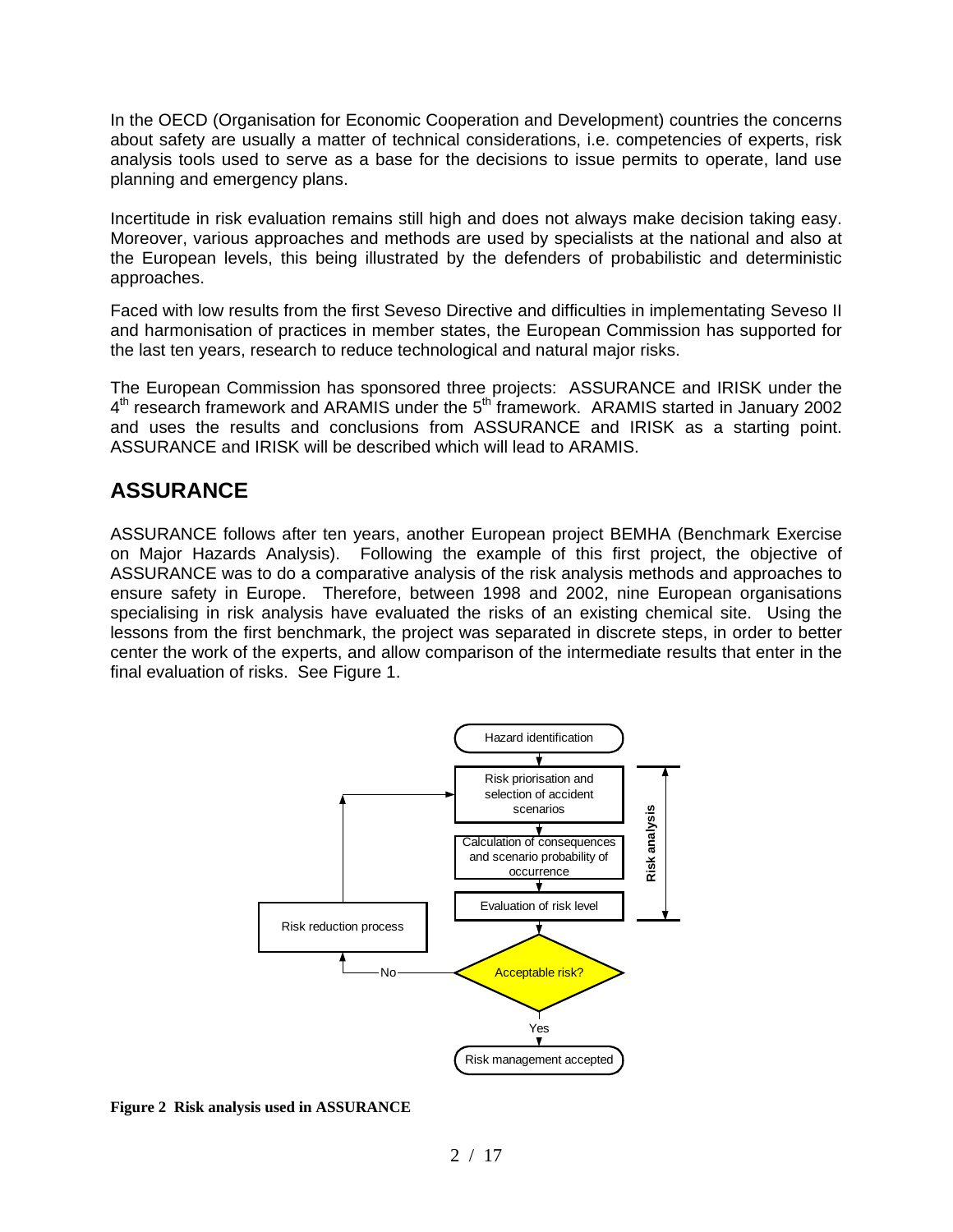The ASSURANCE project was divided into three main phases. The first two phases cover the qualitative risk analysis (hazard identification, risk priorisation and selection of accident scenarios, then quantitative risk analysis (consequences and probabilities calculation, evaluation of remaining risks). The third phase consisted in a sensitivity analysis: After Phase 2, the partners convened to retain six cases that would permit to test the sensitivity of the parameters that were identified and their influence on the final results (release volume calculation, release duration, dispersion models, etc.).

#### **Reference site**

The reference site is a plant with 3,000 workers handling anhydrous ammonia for the production of fertilisers. The analysis covered in particular, a pipeline terminal linking two sites located 70 km apart, a tank farm with 10 pressurised tanks an a 15,000 ton cryogenic tank.

Participants to the study visited the site. The questions left unanswered were subject to arbitrary hypothesis.

#### **Quantitative risk analysis**

First finding: each partner used his own method of analysis but relatively similar in its sequence to the other partners. For six partners on seven, hazard identification used an inductive method<br>(HAZOP or What-If?). When undesirable situations were identified, each organisation When undesirable situations were identified, each organisation prioritised them using a matrix based on severity and frequency. The purpose of the priorisation was always to identify the scenarios to analyse their priority, and to choose those to be modeled as representatives of the site.

Regarding the choice of scenarios, there were differences in the level of details between partners that can be explained by the criteria chosen rather than the analysis method or the priorisation. Whatever the criteria, all partners took into account for the quantification the scenarios susceptible to be an envelop for the plant without considering the probability of occurrence. Therefore, the partners had no difficulties agreeing on the eleven scenarios that were retained in the following steps.

#### **Quantitative risk analysis**

In order to achieve a better analysis of the results the consortium agreed after the qualitative phase to choose the scenarios to quantify. The eleven retained scenarios are presented in Table 1.

- 1. Full bore leak on an 8 inch pipeline feeding ammonia to the site
- 2. Full bore leak on a 4 inch line linking the cryogenic and pressurised tanks
- 3. Rupture or uncoupling of an ship liquid phase unloading arm
- 4. Full bore leak on the 10 inch line linking the cryogenic tank to the ship terminal
- 5. Catastrophic rupture of a ship compartment
- 6. Catastrophic rupture of the cryogenic tank
- 7. Full bore leak on the 20 inch outlet line on the cryogenic tank
- 8. Catastrophic rupture of one ammonia pressurised tank
- 9. Full bore leak of a 4 inch ammonia distribution line to consumer units
- 10. Rupture or uncoupling of truck unloading arm on the liquid phase
- 11. Catastrophic rupture of a tank truck

**Table 1 Eleven reference scenarios**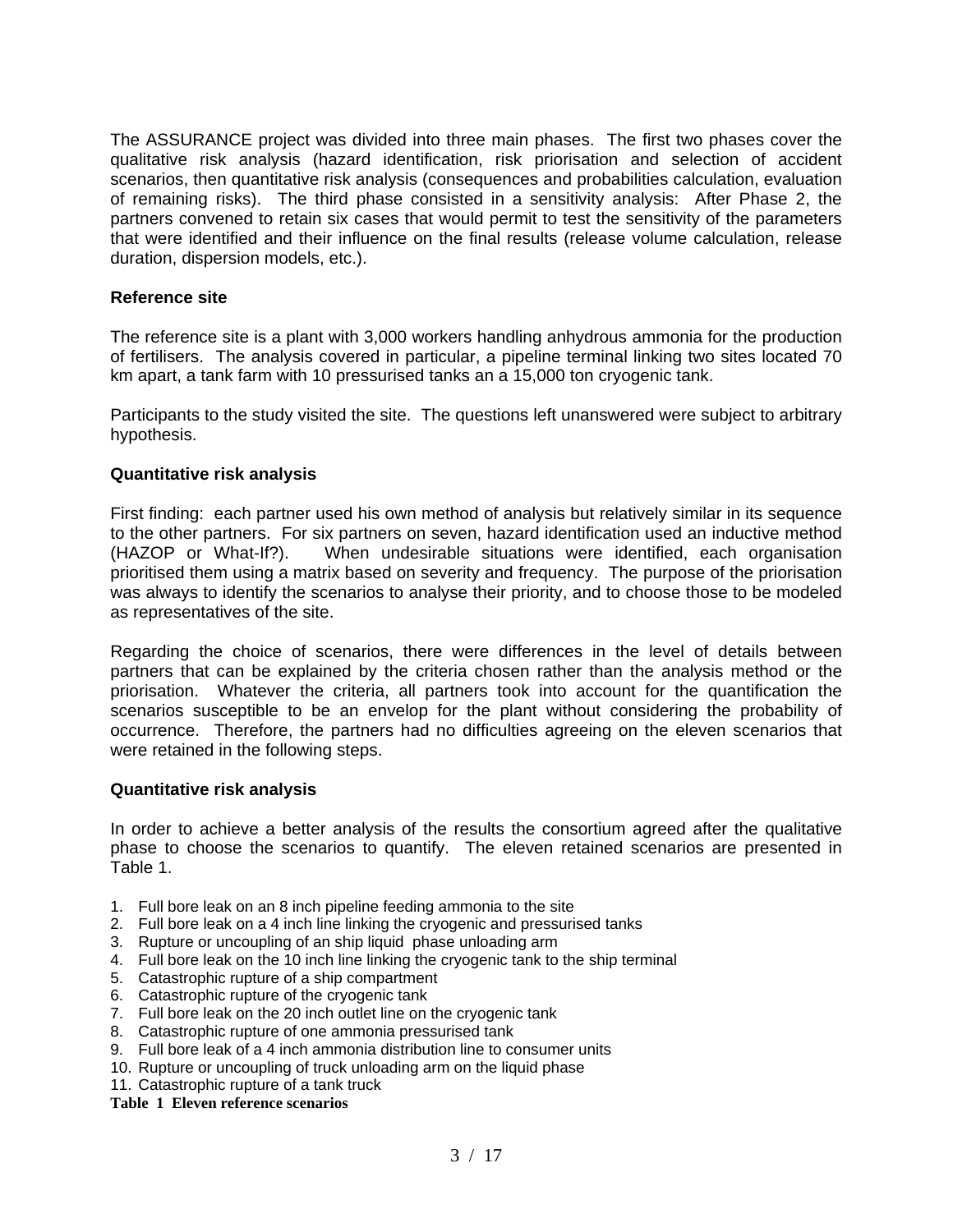| <b>Scenario</b> | <b>Partner</b>       | <b>Partner</b><br>2   | <b>Partner</b><br>3  | <b>Partner</b><br>4  | <b>Partner</b><br>5  | <b>Partner</b><br>6 | <b>Partner</b>       | <b>Variability</b>                            |
|-----------------|----------------------|-----------------------|----------------------|----------------------|----------------------|---------------------|----------------------|-----------------------------------------------|
| $\mathbf{1}$    | $9.0 \times 10^{-7}$ | $1.0 \times 10^{-6}$  | $1.4 \times 10^{-5}$ | $9.0 \times 10^{-7}$ | $1.0 \times 10^{-6}$ |                     | $1.8 \times 10^{-7}$ | $1.8 \times 10^{-7}$ - 1.4 x $10^{-5}$        |
| 2               | $1.0 \times 10^{-5}$ | $3.0 \times 10^{-6}$  | $1.4 \times 10^{-5}$ | $9.0 \times 10^{-7}$ | $7.3 \times 10^{-7}$ |                     | $4.6 \times 10^{-6}$ | $7.3x\ 10^{-7} - 1.4x\ 10^{-5}$               |
| 3               | $4.8 \times 10^{-4}$ | $4.8 \times 10^{-6}$  | $8.0 \times 10^{-3}$ | $5.0 \times 10^{-3}$ | 5.4 x $10^{-5}$      |                     | $1.3 \times 10^{-5}$ | $4.8 \times 10^{-7}$ - 8.0 x $10^{-3}$        |
| $\overline{4}$  | $1.0 \times 10^{-6}$ |                       | $4.0 \times 10^{-6}$ | $9.0 \times 10^{-7}$ | $8.0 \times 10^{-7}$ |                     | $1.8 \times 10^{-6}$ | $8.0 \times 10^{-7}$ – 4.6 x 10 <sup>-6</sup> |
| 5               | $2.8 \times 10^{-7}$ | $6.4 \times 10^{-10}$ | $5.7 \times 10^{-5}$ |                      | $2.3 \times 10^{-6}$ |                     | $4.9 \times 10^{-6}$ | $6.4 \times 10^{-10} - 5.7 \times 10^{-5}$    |
| 6               | $5.0 \times 10^{-7}$ | $1.0 \times 10^{-8}$  | $4.0 \times 10^{-8}$ |                      | $5.0 \times 10^{-8}$ |                     | $5.0 \times 10^{-7}$ | $1.0 \times 10^{-8}$ = 5.0 x $10^{-7}$        |
| $\overline{7}$  | $6.0 \times 10^{-6}$ | $1.0 \times 10^{-6}$  | $5.0 \times 10^{-6}$ | $9.0 \times 10^{-7}$ | $4.0 \times 10^{-7}$ |                     | $4.0 \times 10^{-7}$ | $4.0 \times 10^{-7}$ – 6.0 x 10 <sup>-6</sup> |
| 8               | $1.0 \times 10^{-6}$ | $5.0 \times 10^{-7}$  | $1.0 \times 10^{-6}$ | $4.5 \times 10^{-7}$ | $1.3 \times 10^{-5}$ |                     | $4.0 \times 10^{-7}$ | $4.5 \times 10^{-7}$ – 1.3x $10^{-3}$         |
| 9               | $3.0 \times 10^{-6}$ | $3.4 \times 10^{-7}$  | $1.5 \times 10^{-5}$ | $9.0 \times 10^{-7}$ | $2.2 \times 10^{-6}$ |                     | $8.0 \times 10^{-7}$ | 13.4x $10^{-7}$ - 1.5 x $10^{-5}$             |
| 10              | $2.4 \times 10^{-6}$ | $1.5 \times 10^{-7}$  | $2.1 \times 10^{-3}$ | $2.7 \times 10^{-6}$ | $6.0 \times 10^{-6}$ |                     | $5.0 \times 10^{-7}$ | $1.5 \times 10^{-7}$ - 2.1 $\times 10^{-3}$   |
| 11              | 5.5 x $10^{-9}$      | $1.5 \times 10^{-9}$  | $1.2 \times 10^{-7}$ | $1.2 \times 10^{-7}$ | $4.7 \times 10^{-6}$ |                     | $1.4 \times 10^{-8}$ | $1.5 \times 10^{-9}$ - 4.7 x 10 <sup>-6</sup> |

**Table 1 Comparison of frequencies of occurrence per year, as calculated by each partner for 11 scenarios of accident. For each scenario, the lighter shade cell represents the most optimistic calculated frequency and the darker one the most pessimistic one.**



**Figure 3 Comparison of distances of modeled effects. Each point represents a distance for a 6,200 ppm reference concentration. Maximum, average and lowest values calculated are presented for 11 reference scenarios. The atmospheric conditions are D5 : neutral atmospheric stability, wind speed 5 m/s (from ASSURANCE report)**

Table 1 presents the estimation of probability; it shows variations up to four orders of magnitude for the frequencies estimated for a scenario.

Figure 3 shows uncertainty related to the modeling to calculate distances for a specified level of consequences, for a deterministic approach to safety.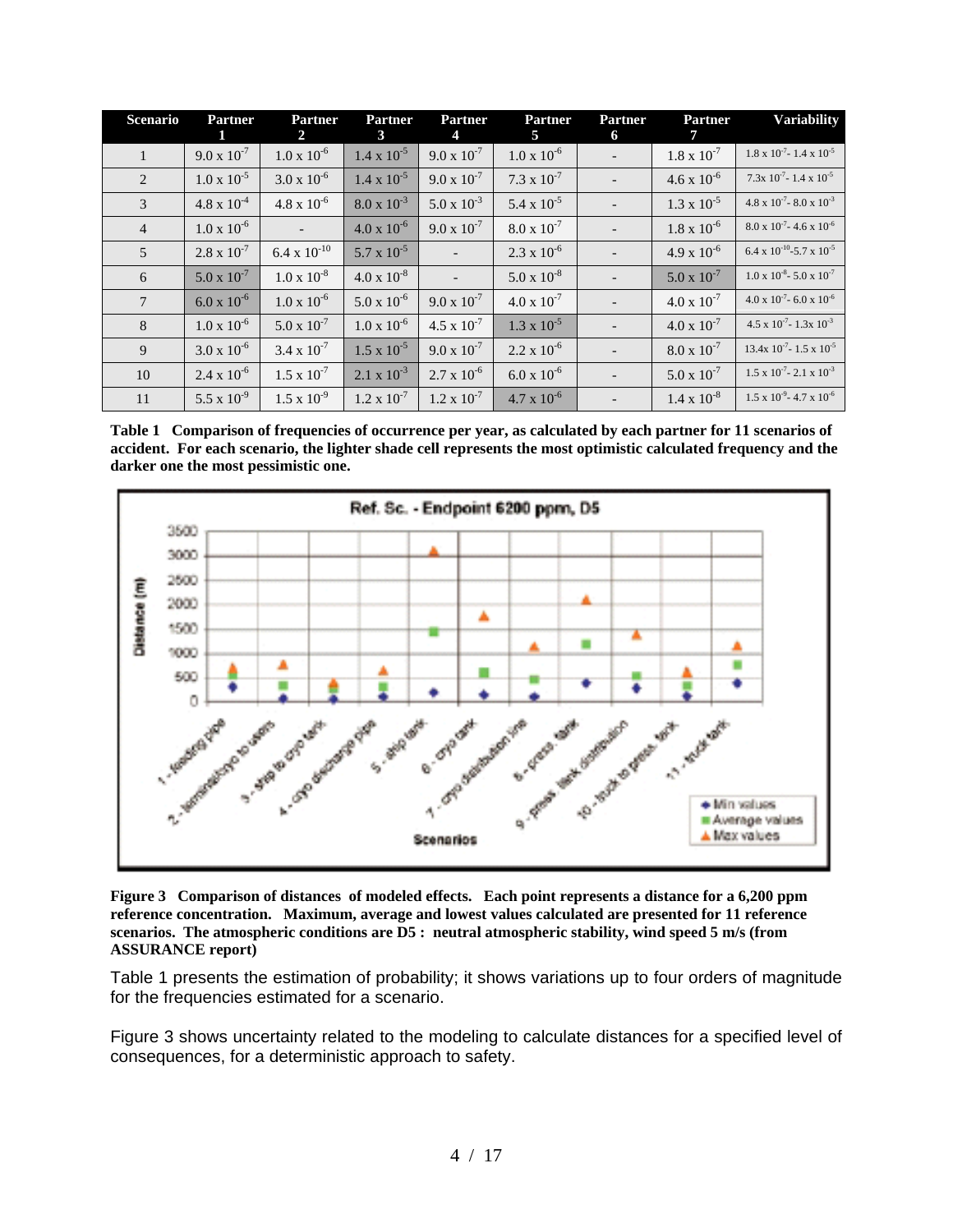

**Figure 4 : Variability of results in the estimation of individual risks as expressed by maxima and minima calculated by the partners for a 1.0 x 10-5 isorisk curve. (From ASSURANCE Report)**

Figure 4, deals with the inherent uncertainty related to the estimation of isorisk contours in a probabilistic approach.

Figure 5, presents the variability in the societal risk results.

When the two approaches are compared, we see that the notion of historic results, has a smoothening effect on the large uncertainty related to the sole evaluation of the consequence distances. In this case, the "weight" of the overall risk of the scenarios with long consequence distances / low probability has a levelling effect from shorter consequence distances / higher probability. Yet, uncertainty is still very large in the evaluation of individual and societal risks.

After analysis, the uncertainty could be understood for the evaluation of the probabilities or the consequences. The disparity in the results could be explained by the five following points:

- The identification and choice of the scenarios to model is fundamental. They result from the qualitative analysis of risks (hazard identification) and are completely dependant of expert judgment:
- The lack of precision or ambiguity in the definition of a scenario was a major source of disparity, specifically for the tank failures. If the failure resulted from an internal overpressure or an earthquake, the experts might model the first rupture of the inner tank, or the inner and the outer tanks or the roof of the tank. The choice of the initiating causes did strongly influence the calculation of its probability. In light of the importance of these scenarios for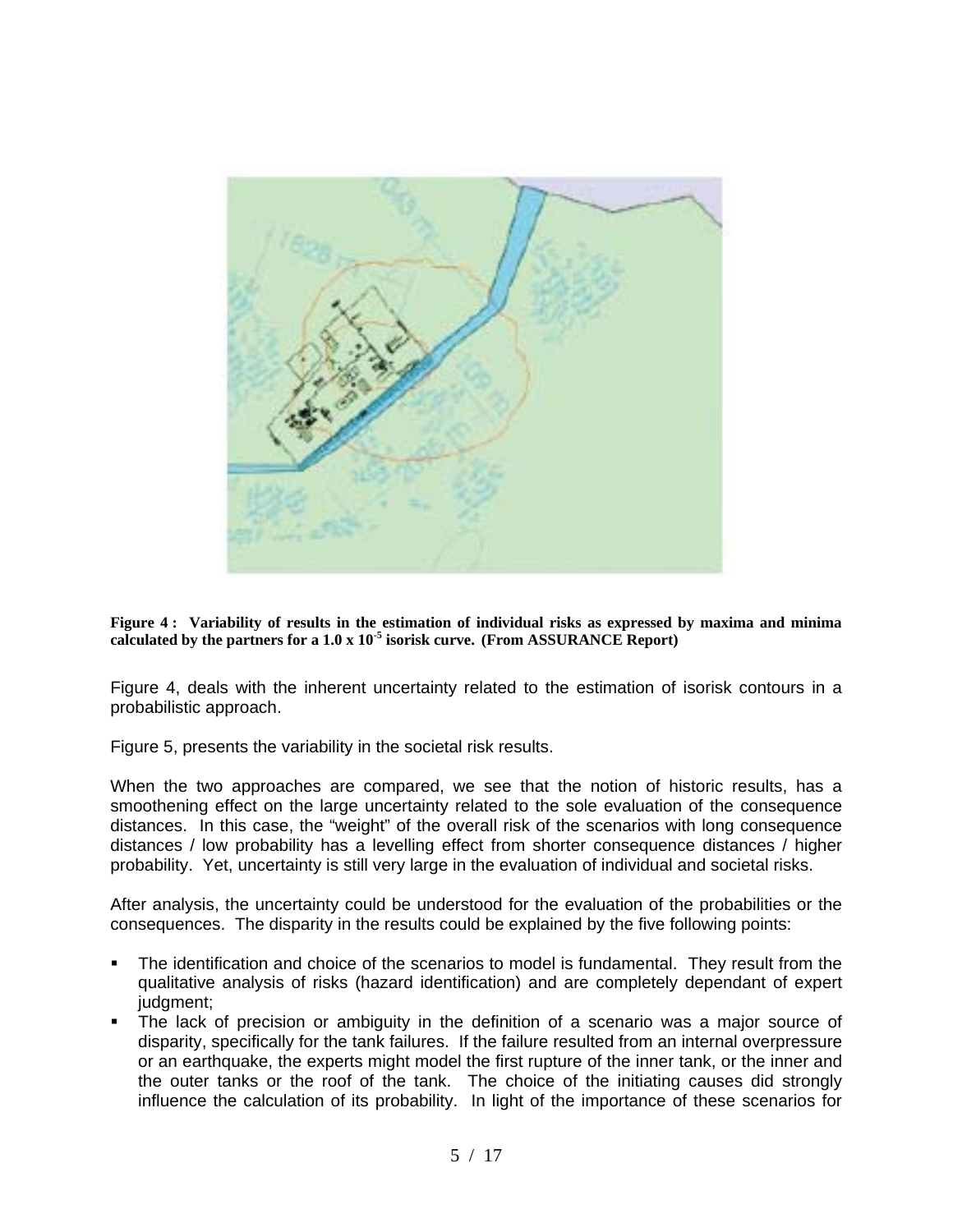land use planning, this point shows the difficulty and also the need to be precise in the definition of a scenario.

- The models used were always a simplification of the accidental phenomena being studied. For the evaluation of the consequences, the level of uncertainty depends as much on an adequate knowledge of the physical phenomena and the level of sophistication of the software used to model it. For the calculation of probabilities, the type of modeling used (generic data, fault tree, etc.) did influence the results.
- The choice of hypothesis constituted a major and recurrent source of variability. No matter which type of model was used, modeling always required the judgment of an expert. His/her experience and knowledge of the phenomena were important to define the most realistic hypothesis for the scenarios: leak duration, aerosol formation, length of the line, number of operations per year, correction coefficient applied in the calculation of probabilities.
- The level of prudence or conservatism manifested by each expert, finally directed each analyst to formulate hypothesis more or less on the higher side, as a function of his/her experience and his knowledge of the phenomena.



**Figure 5 Variability of societal risks**

### **Conclusion ASSURANCE**

Ten years after BEHMA, and with ten years of knowledge and risk analysis technique development, ASSURANCE still shows a large variability of the calculated results. This variability can be explained and seems unavoidable in a global risk analysis process. It is finally a combination of the sophistication of the models used and the experience, and the knowledge of the phenomena, the person that does the analysis has. It is not easy to separate one from the other.

In fact, his / her judgment and expertise, allows the expert to define the most realistic and well adapted scenarios for the models he/she uses. The work of estimation and evaluation always remains a simplification of a complex reality. Concerning the evaluation of individual and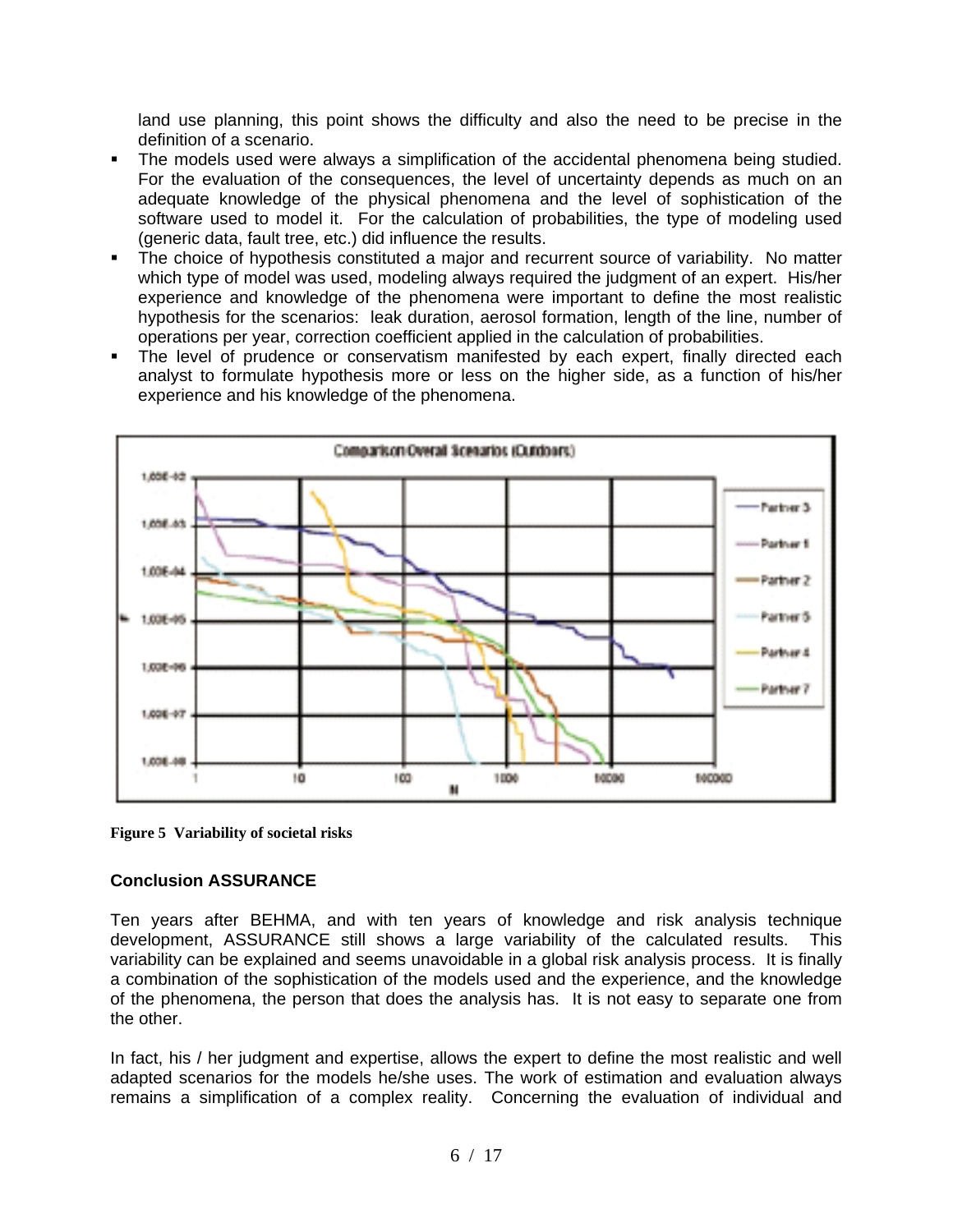societal risks – notions appropriate to the probabilistic approach – uncertainty still remains very high. It seems difficult to only base on this approach, a coherent and transparent policy of risk management. Moreover, recent examples have demonstrated the difficulty to sum up acceptable risk to a unique number such as "1 x  $10^{-6}/year$ ". It is necessary to define common hypothesis, formalized so that the decisions based on risk evaluations become coherent and similar. This is why the probabilistic and deterministic approach must not be opposed because they are complementary. Historically, the deterministic approach was used to verify the safe design of a facility; the probabilistic approach permits to evaluate the level of residual risk. Today, many European countries are choosing an alternate approach, a hybrid of the probabilistic and deterministic approaches based on the appropriateness and performance of safety barriers.

### **I-RISK**

The IRISK (Integrated Risk) project, similar to the ASSURANCE project lasted 3 years, from 1997 to 2000, with partners with diverse expertises originating from various countries, from research institutions, industries or consultants in risk management. The most important partners were the Safety Science Group from the University of Technology in Delph, The Netherlands, Demokritos in Greece and SAVE, a consultant based in The Netherlands. (IRISK)

The objective of this program was to produce a method for an integrated evaluation of the risks of major industrial accidents involving hazardous substances. The qualitative aspects of the program are presented here.

Integration of the risk evaluation disciplines is a recurring theme in the evaluation of major technological risks (Rasmussen, 1996, 2001). Interdisciplinitarity should permit a better understanding of phenomena that are perceived to be complex. The ASSURANCE project had as objective to compare methods and practices, the objective of IRISK was to assemble competencies developped in various fields to integrate them, towards a global methodology.

The IRISK project offers an interesting practical illustration of these ideas and interdisciplinary aspirations.

The principle of this evaluation consists in doing a probabilistic evaluation of the site major accident risks by introducing human errors and then by balancing these evaluations by taking into account the quality of management of the site.

The principle used is that probability of an accident is influenced by the organisation of safety. After all, the probability calculations are done using operating reliability data that introduce parameters such as mean time between two maintenances, probability to make a human error, probability to recover from a human error, the mean time between two tests, etc. All these parameters vary as a function of the way the organisation that operates the site, is structured (maintenance planning has an impact on the mean time between two maintenances, training, cooperation modes etc. of the persons responsible for the operation, will cause variability of the probability to make a human error and to recover from it, etc.).

Therefore, the novelty of IRISK is to try to develop a risk evaluation that modifies the calculated probability in the probabilistic approach, as a function of the quality of management of prevention of major risk of a site. The objective consists in integrating three "levels": technical, human and organisational.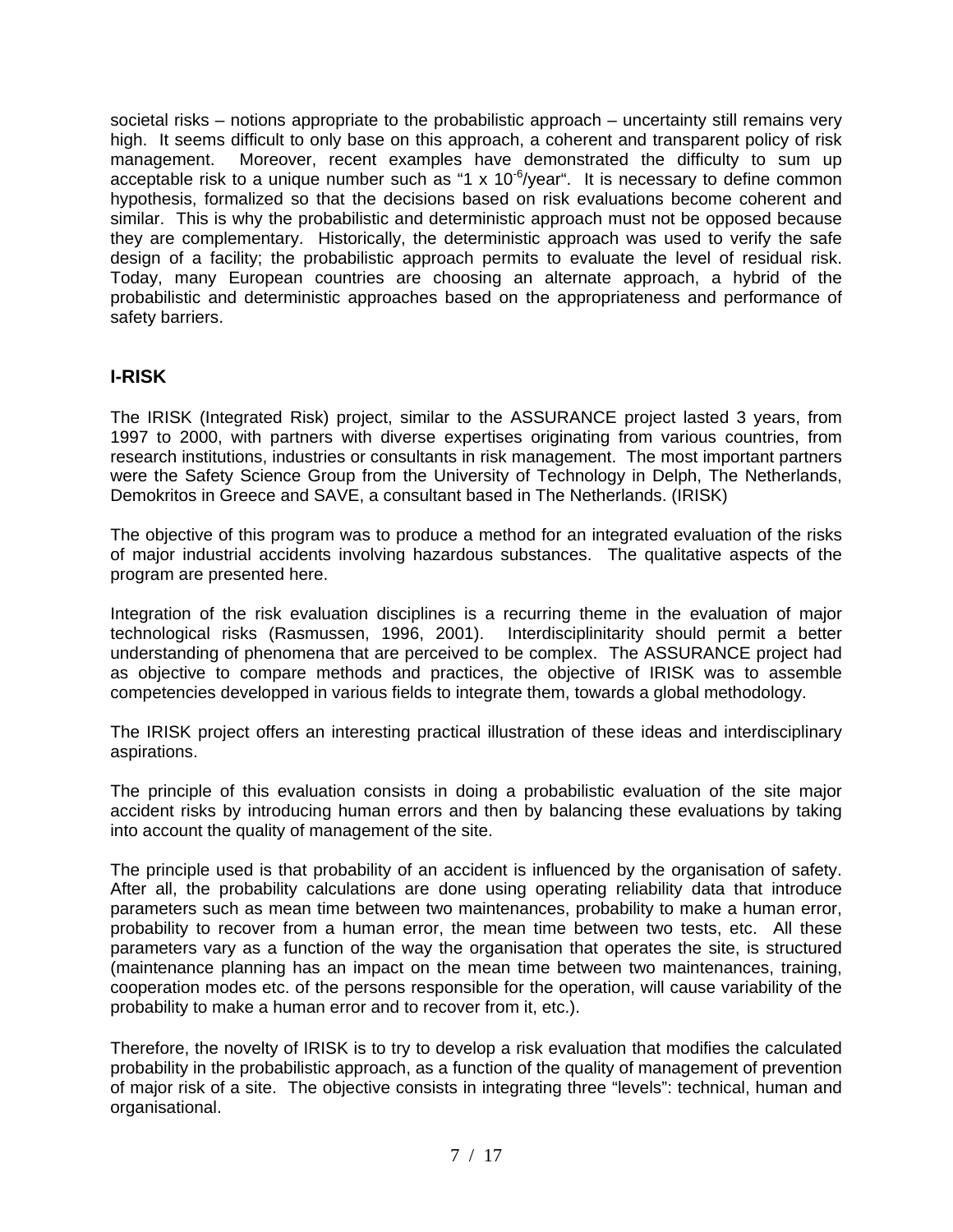This idea is not new and IRISK follows at the European level, two successive programmes that had the same objective. They are MANAGER (1983) and PRIMA (1993) conducted by British – Dutch consortiums, countries that use probabilistic approaches that have recognized very early the weight of management in the genesis of major accidents (notably after the study of major chemical accidents such as Flixborough, Piper Alpha or Bhopal). However up until now, the organizational models were not giving entire satisfaction to their designers, and the interfaces between the technical and organizational models were not articulated enough.

Therefore, the bulk of the work in IRISK consisted in developing an organisational model that could link with the technical approach.

The difficulties are important. They have the characteristics of the « objects » that are studied:

- On one side the risks related to the site, represented under an accidental sequences, with a mechanical vision of the phenomena with a specific cause resulting in a specific consequence. It is therefore possible to represent sequences modeled by a fault tree. An important number of initiating events could be represented at the base of the fault tree. These events could be failure of equipments or human errors.
- On the other hand, there is also the « organisational » risk, these are not facilities for which one tries only to identify the chain of causes – consequences, the possible links are infinite, but more than that the reality of the enterprise and of its organisation is dynamic, evolving, and the men and women that make it can not be described in a mechanical manner as the elements of the site. Neither the organisation nor the men that make it, are defined by laws, but rather act towards purposes, finalities. It is with this approach that the work of modeling management of safety starts. The objective of a system to manage safety is to control risks of major industrial accidents. It is this function that must be maintained to guaranty the management of risks of major industrial accident. The basic representation of this function originates from cybernetics. See Figure 6 from (Helighen, F., 2001).

The system defines objectives, these objectives are listed as action to execute, these actions result in variables allocated to the system environment. Environment disturbances modify these variables. These disturbances are examined by the system, and this information is represented and treated in order to find out which actions must be undertaken to maintain the objectives of the system. These steps result in a control loop<sup>1</sup> (« feedback loop »). It is interesting to keep this representation because this is these functions that must be maintained to guaranty the management of risks. It can be concluded that there is no management of risks without this control loop. The objective of a risk assessment will consist from then on to determine the state of this control loop, by evaluating the quality of these steps.

In IRISK, this loop was specifically defined in relation with the management of major risk. The proposed model is the result of the knowledge of the members of the working group, that tried to model a management system, in such a way that the model could be used in any organisation (See Figure 7). This representation consists in functions represented by boxes. These boxes ensure the function of the complete system, and the connections between them, represent direct or indirect informational links. (Inputs and outputs).

 $\overline{a}$ 

<sup>&</sup>lt;sup>1</sup> This representation is translated as Plan, Do, Control, Act (PDCA) in management.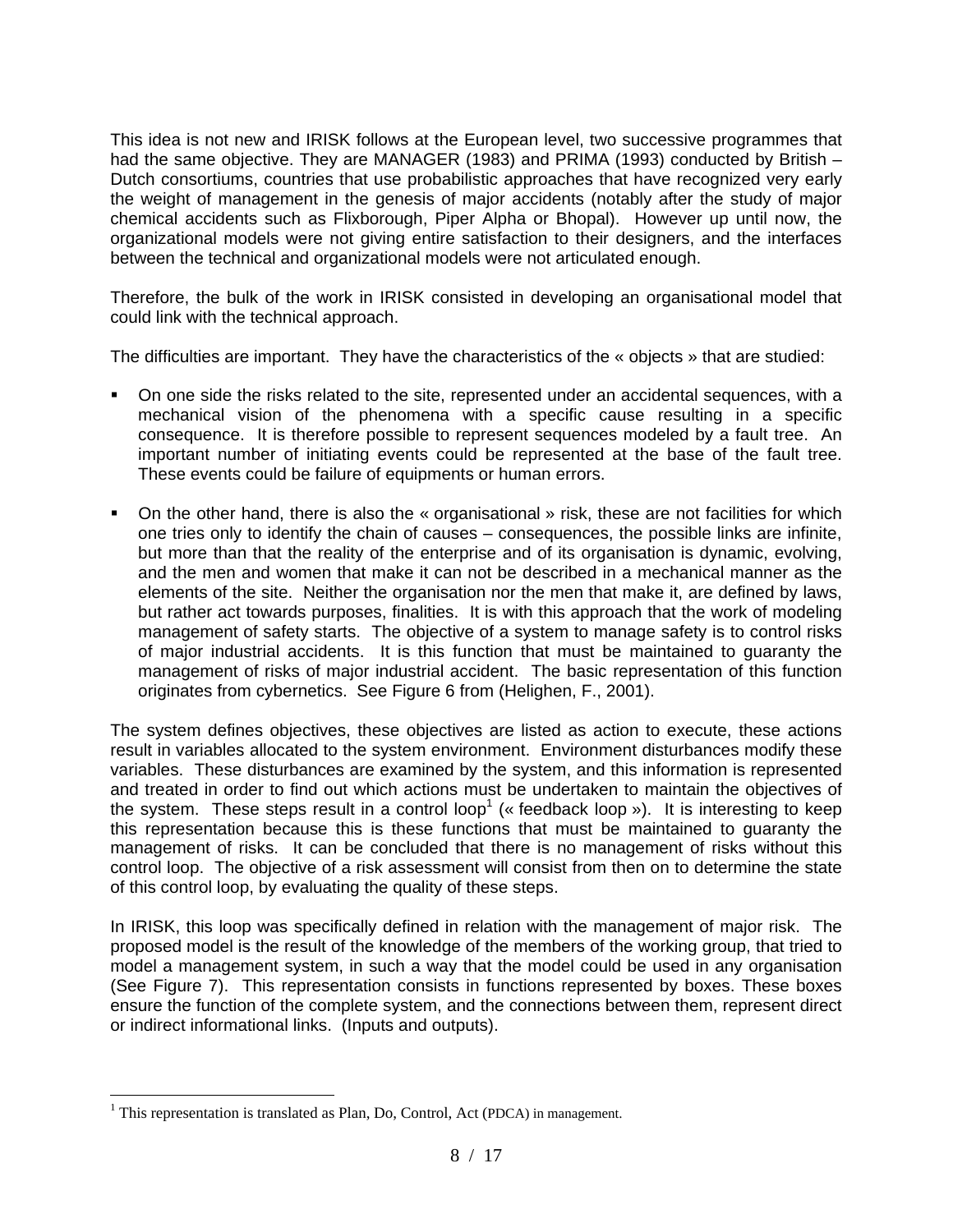The purpose of this model is to be able to mentally represent the working of the system and to organise the questions and the gathering of information (series of questions by box and links), as done using audits or other methodologies to gather perception (questionnaires, observations, interviews, etc.), in order to construct the state of the system (quality of the control loop) regarding the management of risks.

Tests were done to gradually improve the representation of existing operations. This development work is being completed in ARAMIS which will be described later. The objective is to precise how to model and evaluate the effectiveness of a risk management system.

IRISK has shown the complexity of the phenomena to be studied between technical analysis and systemic organisation modeling (See Figure 8), and work must continue to develop high quality evaluation tools.



**Figure 6 Representation of a control loop**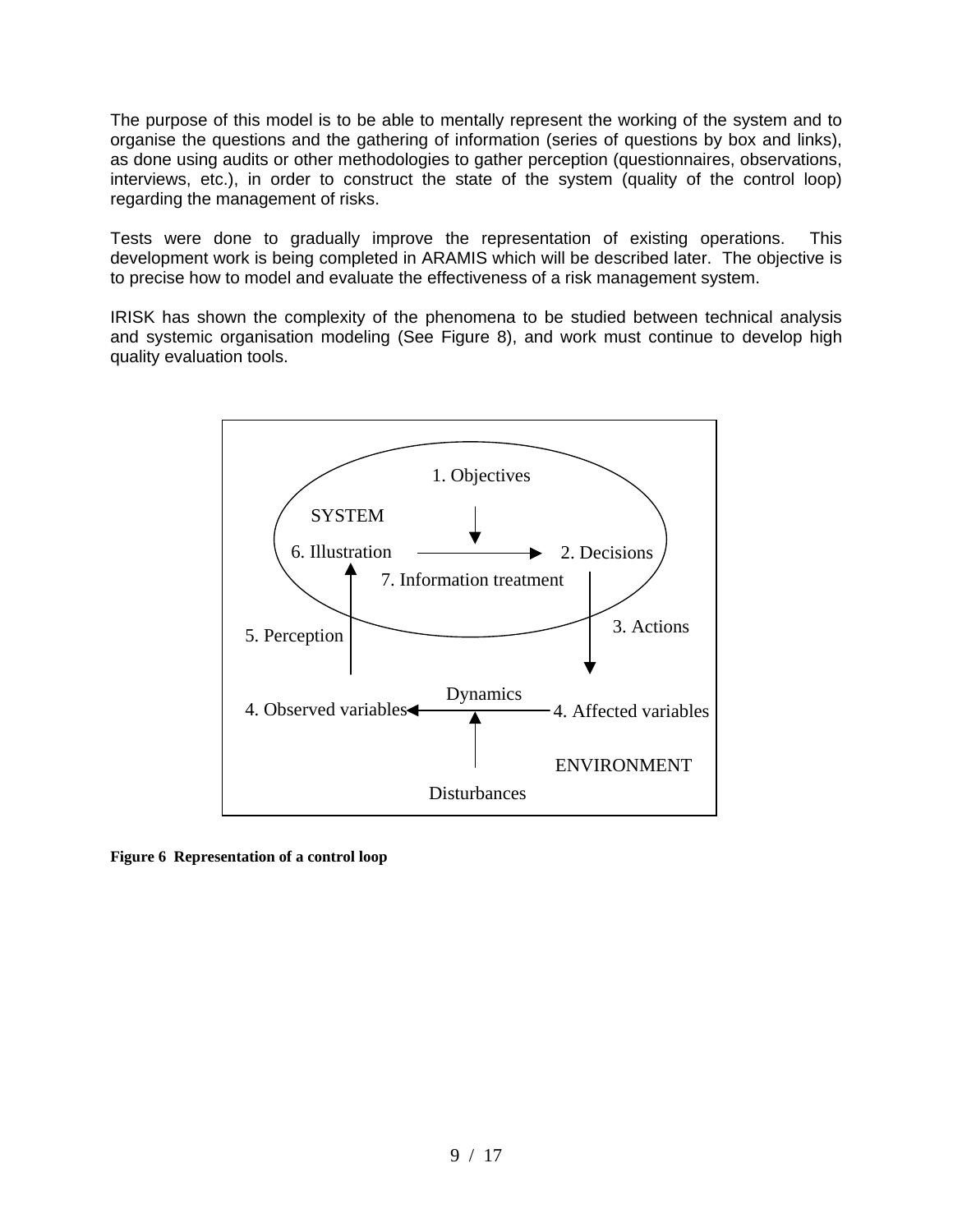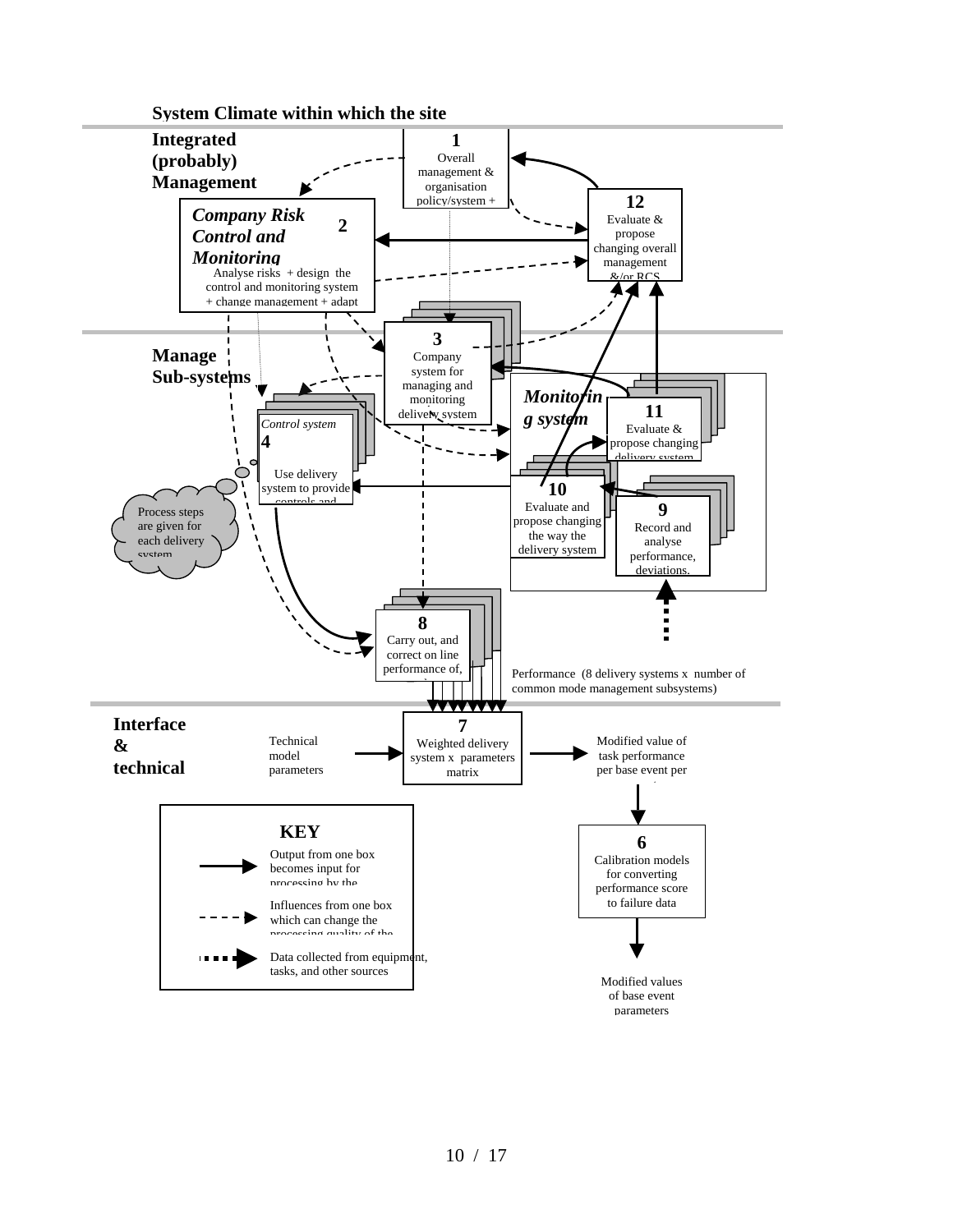**Figure 7 IRISK Model (From IRISK Report)**



**Figure 8 Interface between two types of modeling**

### **ARAMIS (Accidental Risk assessment Methodology for Industries in the framework of Seveso II directive)**

ARAMIS is a new European project initiated in January 2002. The project is planned for a three year period and is constructed on the conclusions of previous European projects, namely ASSURANCE and IRISK described previously.

ARAMIS objective is to develop a new risk assessment methodology for major accidents that integrates the strength of the various approaches existing at the European level, i.e. deterministic and probabilistic cultures. This research project aims for improving the analysis and risk management process of major accidents. It is based on the management principle that "all what is not measured cannot be managed" (Bellamy, 1999). ARAMIS must also be used as a tool to promote safety in the chemical industry and with the competent authorities, to contribute to harmonisation of the European practices in matters of risk assessment and promote the implementation of Seveso II directive in member states.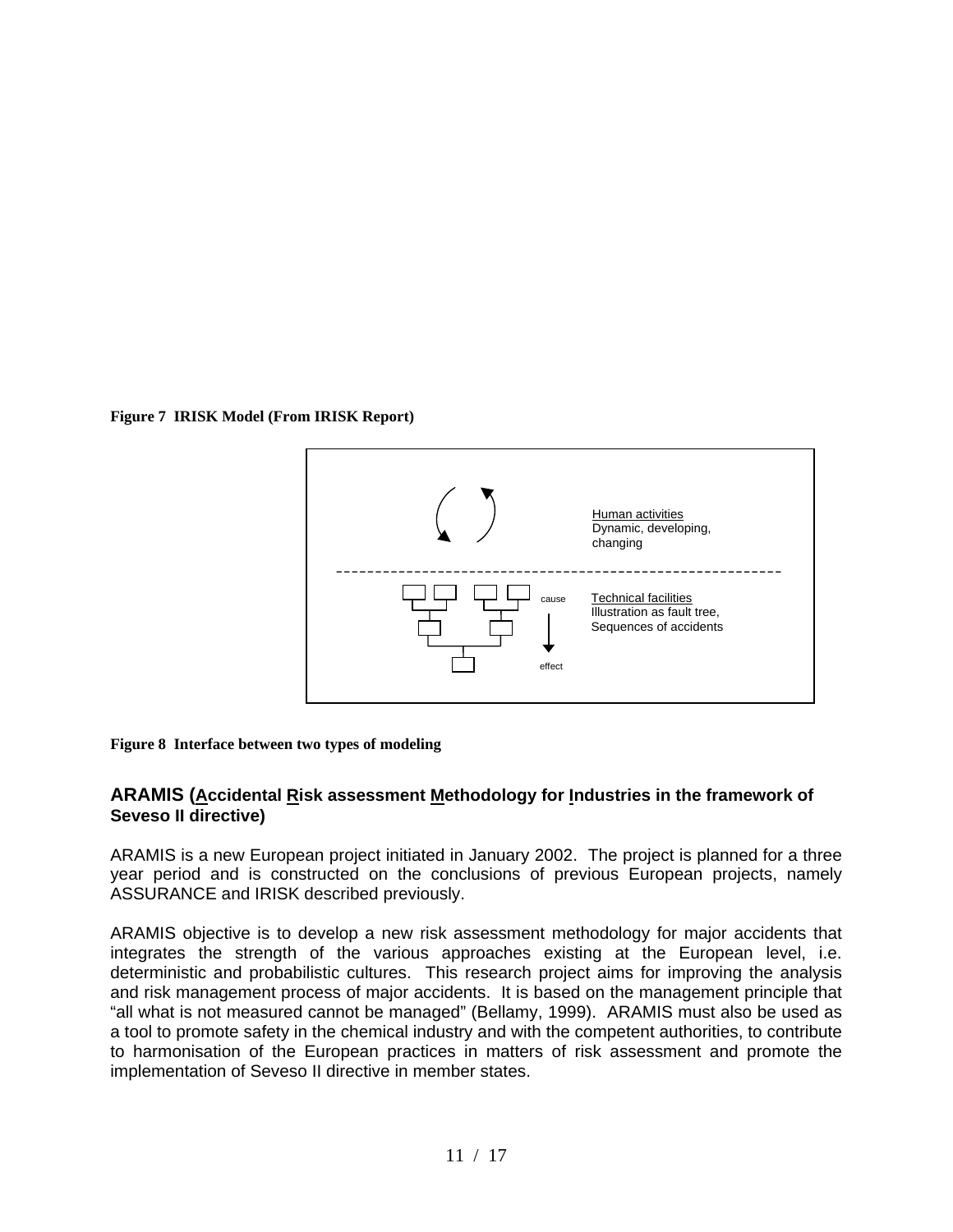The proposed method in ARAMIS should allow to characterize an integrated risk index composed itself of three distinct and independent indexes. **Index S** is to assess the consequence severity of first defined reference scenarios. **Index M** is to evaluate prevention management effectiveness, which allows thus to account for the reference scenarios probability in a semi-quantitative manner. **Index V** is to estimate the environment vulnerability by evaluating the sensitivity of potential targets located in the vicinity of a SEVESO plant.

The project has been set up (Figure 9) to reflect the logical construction of the risk index and has been divided accordingly into work packages:

- 1 First goal is then to develop a method to identify "reference" accident scenarios. These scenarios are consensual "realistic" scenarios to be used in SEVESO II safety report and taking account of some prevention and mitigation measures of the site according to their effectiveness.
- 2 Second task is to build up the integrated risk index made up of the three distinct indexes, i.e.:
	- − consequence severity evaluation S
	- − prevention management effectiveness M
	- − Environment vulnerability estimation V



**Figure 9 ARAMIS methodology representation**

### **Identification major accident scenarios**

Identification of the possible accident scenarios is a key-point in risk assessment (Amendola & al., 2002). However, especially in a deterministic approach, worst case scenarios are considered, often without taking into account existing safety devices and implemented safety policy. This approach can lead to an overestimation of the risk level and does not promote the implementation of safety systems.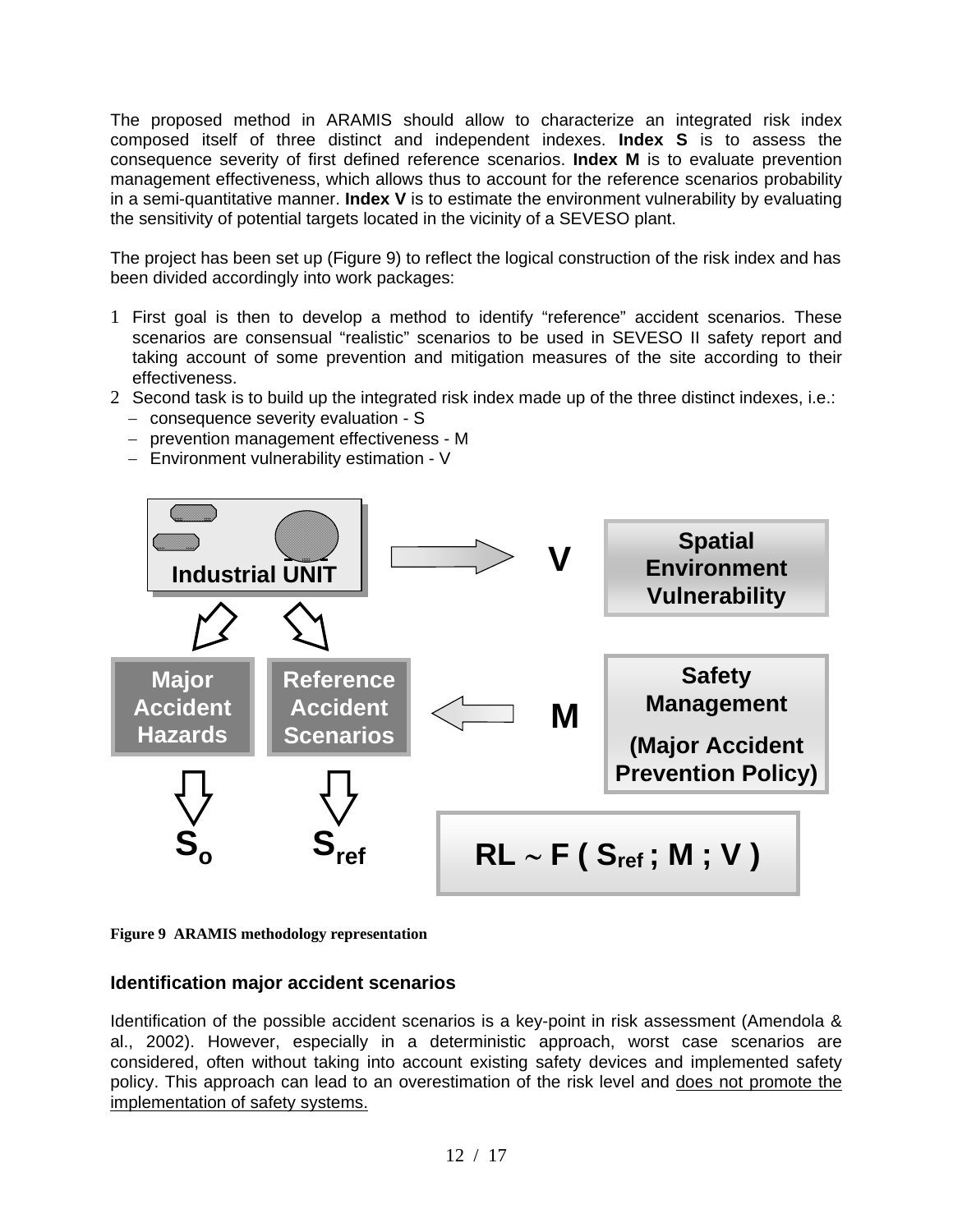The aim is first to identify major accidents without considering safety systems. A second step is then to study in depth safety device effectiveness and safety management efficiency, which will allow assessing -qualitative- probabilities, in order to identify finally Reference Accident Scenarios taking into account some of the implemented safety systems.

The first objective is to define a Methodology for the Identification of Major Accident Hazards (MIMAH). On the basis of considered equipment and properties of handled chemicals, the methodology must be able to predict which major accidents are likely to occur. Properties of substances are found out thanks to Directive 67/548/EEC (substance classification and labelling) and their own conditions of use (pressure, temperature, flow, etc.).

The MIMAH methodology considers thirteen types of dangerous phenomena and four types of major events. Table 2 shows the links between dangerous phenomena and major events; as it can be observed, only the dangerous phenomena DP4 (VCE) and DP12 (dust explosions) have more than one major event associated.

| Dangerous Phenomena              | <b>Major Events</b> |                                 |                  |              |                   |
|----------------------------------|---------------------|---------------------------------|------------------|--------------|-------------------|
|                                  |                     | Thermal radiation<br><b>ME1</b> | ME2 Overpressure | ME3 Missiles | ME4 Toxic effects |
| Pool fire                        | DP1                 | $\mathbf X$                     |                  |              |                   |
| Tank fire                        | DP <sub>2</sub>     | $\mathbf X$                     |                  |              |                   |
| Jet fire                         | DP <sub>3</sub>     | X                               |                  |              |                   |
| <b>VCE</b>                       | DP4                 | X                               | X                | X            |                   |
| Flash fire                       | DP <sub>5</sub>     | X                               |                  |              |                   |
| Toxic cloud                      | DP <sub>6</sub>     |                                 |                  |              | X                 |
| Fire                             | DP7                 | X                               |                  |              |                   |
| Missiles ejection                | DP <sub>8</sub>     |                                 |                  | X            |                   |
| Overpressure generation          | DP <sub>9</sub>     |                                 | X                |              |                   |
| Fireball                         | <b>DP10</b>         | X                               |                  |              |                   |
| Environmental damage             | DP11                |                                 |                  |              | X                 |
| Dust explosion                   | DP12                |                                 | X                | X            |                   |
| Boilover and resulting pool fire | DP13                | X                               |                  |              |                   |

#### **Table 2 Links between dangerous phenomena and major events.**

The Severity Index (*S*) presented in this paper is based on a set of Dangerous Phenomena (*DP*) and its corresponding Major Events (*ME*), identified through the application of the MIMAH methodology (Methodology for the Identification of Major Accident Hazards) developed in the frame of the ARAMIS Project (Delvosalle et al. 2003).

Firstly, it was necessary to select a general approach. The bow-tie method was chosen (Bellamy & Van der Schaff, 1999) because it is a highly structured tool and it is considered as a very good way to establish links with other parts of the project and especially Management Efficiency (Figure 10). It assimilates an accident scenario to a succession of events.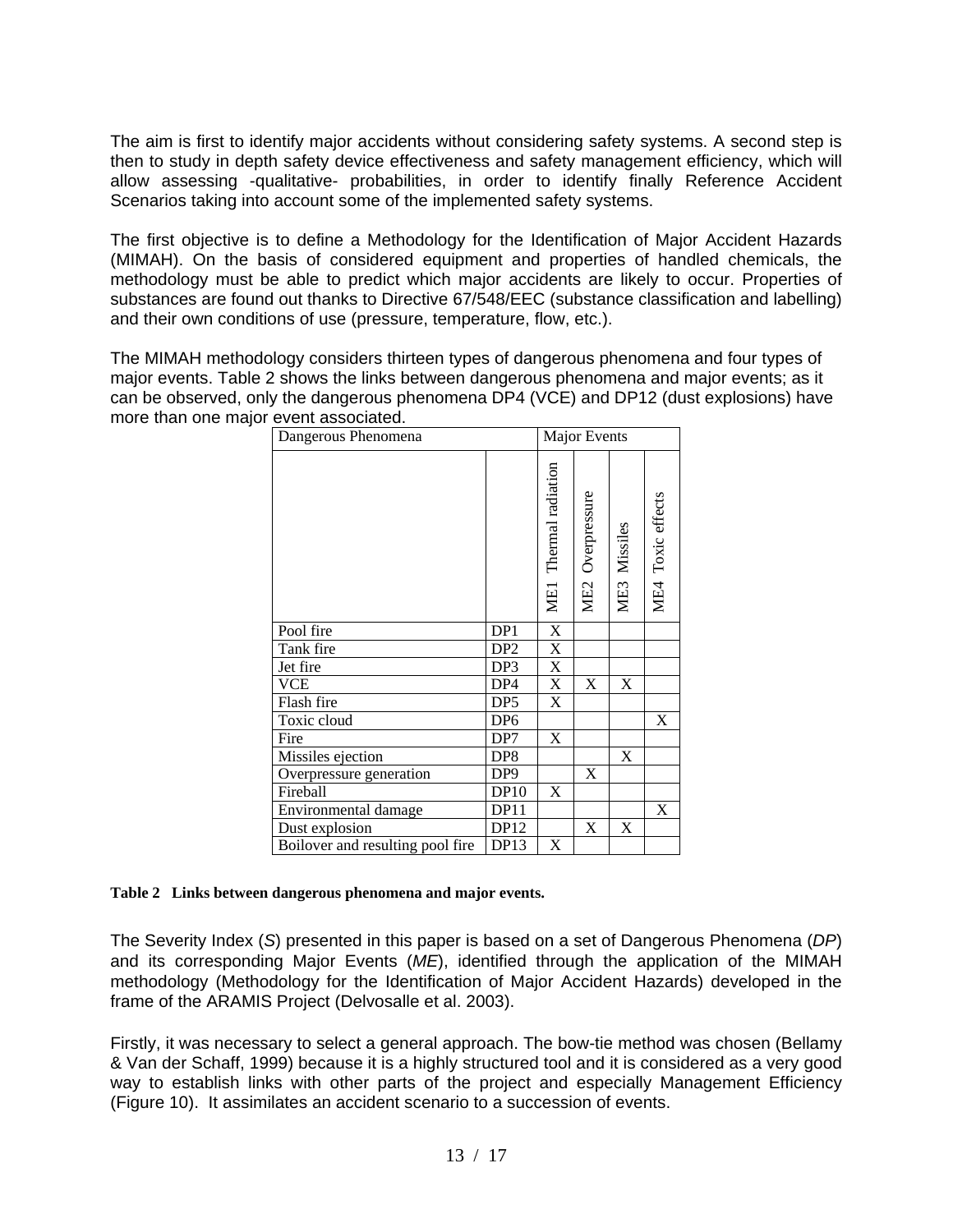Secondly, a special effort was made to develop a common typology of equipment and hazardous substances. Thirdly, event trees and fault trees centered on critical events have been built, and above all a methodology able to build generic trees was created. Critical events are defined as "Loss of Containment" or "Loss of Physical Integrity" event.

The bow-tie is centered on "CE" (critical event).

The **Critical Event** (CE) is generally defined as a Loss of Containment (LOC). This definition is quite accurate for fluids, as they are usually able to behave dangerously in their release state. For solids and more especially for mass solid storage, we would rather talk about Loss of Physical Integrity (LPI), considering a change of physical state of the substances. The other elements constituting the bow-tie are explained here after.



**Figure 10 Bow tie approach (From Delvosalle et all, 2002)**

### *Fault tree*

The left part of the bow tie, named **fault tree**, identifies the possible causes of a critical event. The basic events in a fault tree are:

- **Undesirable Events** (UE), which are supposed to occur exceptionally in the usual conditions of operation
- **Current Events** (Cu E), which occur more or less frequently in normal conditions of exploitation and which are, in a certain way, foreseeable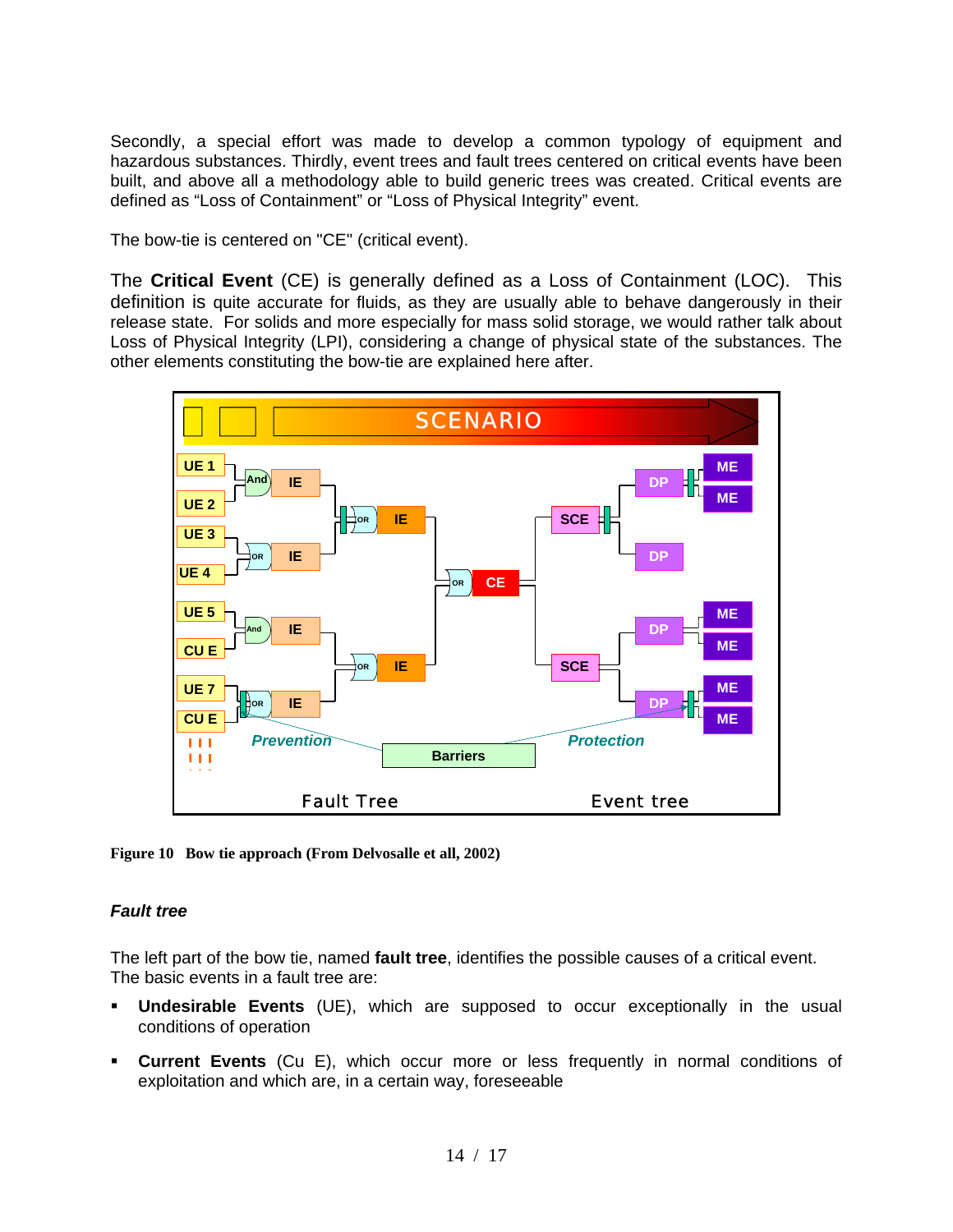The combination of Undesirable and Current Events may lead, taking into account the possible prevention barriers, to an Initiating Event (IE). An **Initiating Event** is defined as the step that precedes the occurrence of the Critical Event (CE).

### *Event tree*

The right part of the bow tie, named **event tree**, identifies the possible consequences of a critical event.

The Critical Event (CE), such as a pipe failure, leads to **Secondary Critical Events** (SCE) (for example a pool formation, a jet, a cloud, …) which leads to **Dangerous Phenomena** (DP) such as fire, explosion, dispersion of a toxic cloud, …

**Major Events** (ME) are defined as the exposition of targets (human beings, structure, environment,…) to a significant effect from the identified Dangerous Phenomena.

### **Index S : Severity of the consequences**

The objective of this task is to define a severity index S characterizing the possible consequences of accident scenarios. In this respect, only the physical characteristics of the phenomena involved in accidents are studied in order to evaluate the severity of both major scenarios and reference scenarios identified.

The Severity Index is independent of the other two indexes, i.e. M and V. It is thus constructed in such a way that every dangerous phenomenon has a corresponding specific sub-index. The contribution of each dangerous phenomenon to the global index S is strongly related to the probability of occurrence of the phenomenon associated to each critical event (e.g. probability of ignition) and identified in event trees (Figure 10).

Each specific sub-index associated to the various physical phenomena takes into account in its construction the following parameters:

- the effect area concerned with the phenomenon, e.g. a circle in case of an explosion, a plume surface for gas dispersion ;
- the kinetic of the phenomenon: rapid for an explosion, much slower for a fire ;
- The potential of generating domino effect: fragment projection, delayed phenomena triggered off.

The severity index S is therefore a function of parameters only associated with physical phenomena. All the identified scenarios should then be evaluated and ranked in this way according to the calculation of *So* for Major Accident Hazards and *Sref* for Reference Accident Scenarios.

### **Index M : Prevention management effectiveness**

The methodology is based on the identification of initiating events and direct causes of the accident scenarios (bow-tie approach). Safety barriers are then related to generic fault and event trees representing all possible accident scenarios leading to critical events (Figure 10). The safety organization includes both the adequacy and completeness of technical and managerial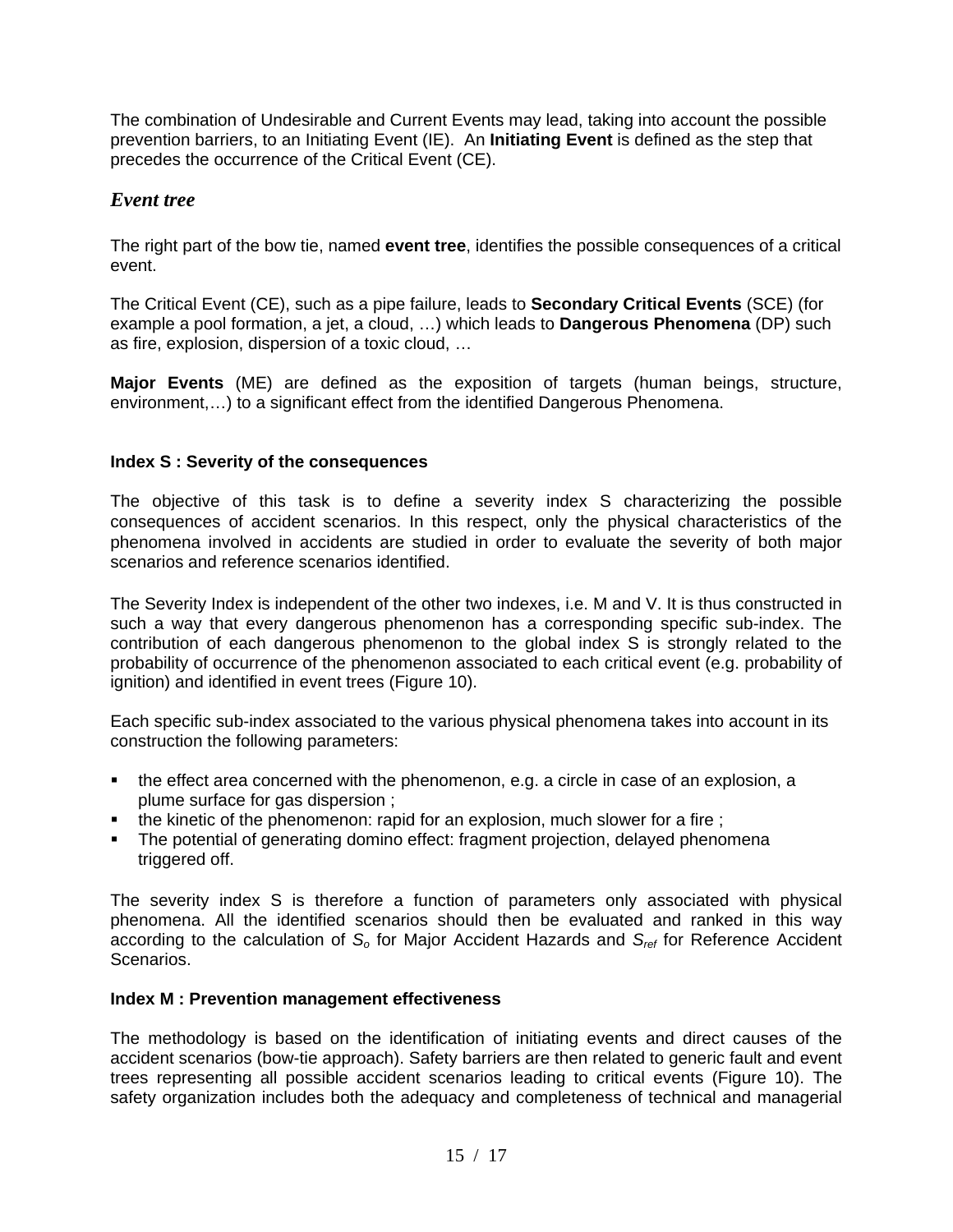barriers (lines of defence) that are implemented to prevent these accidents and the management system that ensures that these barriers are maintained and adjusted properly.

The methodology recognizes a number of dimensions of safety management (delivery systems), derived from previous work on safety management modeling, notably the IRISK. These are made explicit in specific functions that need to be executed to maintain a safety barrier. Examples of these delivery systems are: ensuring good competence and commitment of employees, manpower availability, communication, procedures, plans, hardware and humanmachine interfaces.

Currently, the focus is on developing instruments to measure the set of dimensions, using a combination of audit, questionnaire, interview and observation techniques. The combination of measurements ensures that not only the implementation of functions, but also its conditions and outcome (e.g. good safety commitment of the employees) are taken into account.

The measurement techniques address in particular the specific safety functions in a given establishment. However measurement will also be carried out in a generic way onsite, assuming then the quality of the dimensions represents a common mode for the quality of safety barriers maintenance. The efficiency of the barriers can then be adjusted according to the measurement scores to select the final set of Reference Accident Scenarios.

The assessment of technical barriers effectiveness follows the principles described in the norms IEC61508 and IEC61511 (Functional safety: safety instrumented systems for the process sector). Among these principles, effectiveness is analyzed through the definition of "Safety Integrity Levels" linked to device characteristics (design, reliability, maintainability, testability…) and also through criteria upon the activities in charge to maintain them.

### **Index V: Environment Vulnerability**

An accident is only "catastrophic" if there are vulnerable targets that could be affected. The notion of risk makes sense only when it refers to targets that could be affected by this risk. This demonstrates the need to characterize the environment of establishments that could generate risks and to estimate its vulnerability. The problem is to define what are the most vulnerable zones. In other words to balance the vulnerability of the targets one against the other by integrating quantitative factors.

To achieve this, it is first required to characterise the environment against a typology of targets (population, natural environment, and property) and potential effects, and to evaluate the impact that could generate these effects on the targets.

After this work is done, it is required to priorise the various impacts as a function of the consequences and the targets. The SAATY method is used to perform this task. This multicriteria priorisation method, used also expert judgment, allows to establish priorities between the consequences of the various phenomena on the various targets using a matrix approach by comparing one after the other and two by two, the trios: phenomena  $-$  target  $$ consequences.

### **Conclusion**